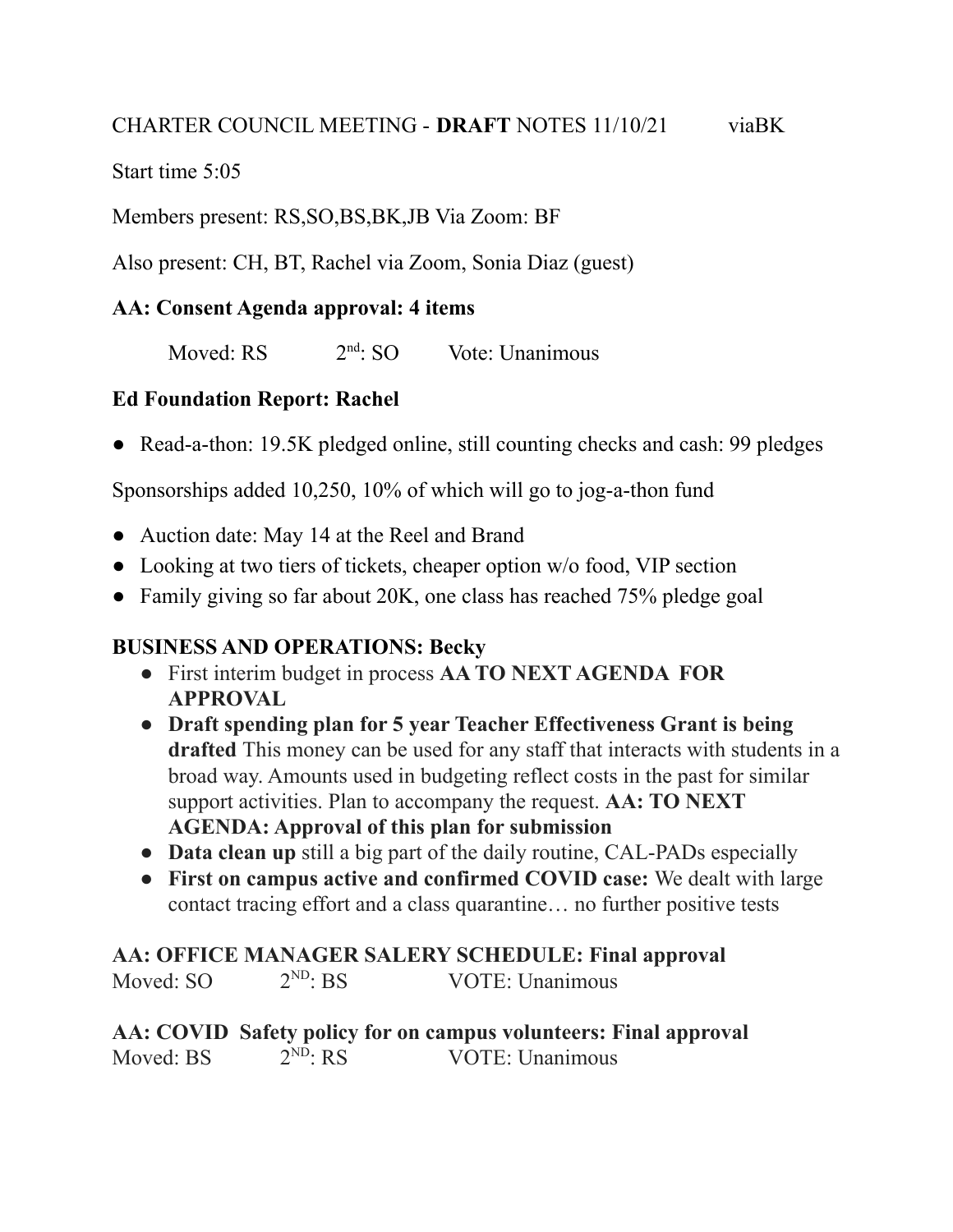## **LARGE GIFT PROTOCOL: Discussion: CH**

Need a protocol and guidelines for gifts and grants to the school ACTION: Brooke and Rachel will look into this

# **SUICIDE PREVENTION PROTOCOL: CH**

Policy and procedure needed, present policy is not robust enough to meet current standards… ACTION: CH is working on this with Mika Shiner, our school councilor, and BF will look at the draft from a legal perspective

## **EMPTY BOARD SEATS: Robert**

Three seats are empty now, two people are considering joining. Need to do research and figure out the length of term and start dates for these seats before filling them: It's best to have overlap and avoid a bi-annual turnover of all membership

## **ADMIN REPORT: CH**

- **●** Monica Conway is taking a course on litigation avoidance and RSP
- **●** Insurance inspection will be virtual this year, happening soon?
- **●** Working on training the kids on computers and CAASP test skills
- **●** Information systems update making progress
- **●** CH to take an equity in education training
- **●** Conferences and Dia de los Muertos both successful
- **●** Tutoring efforts ongoing and vital for learning loss mitigation
- **●** Two new after care people hired, demand is rising lately
- **●** One less KG assistant due to cost cutting and low enrollment
- **●** Chantil B, former KG assistant, moved to RSP aide position
- **●** 8th grade survey completed: #1 Concern? Bathroom dividers
- **● Lunch Program**: We have had to be more responsive to paperwork and documentation requirements, every meal must now have a name attached to it and a paperwork trail of food custody for safety purposes
- **●** Applied for "Plein Air" grant
- **●** Fourth grade going well, new student added!
- **●** Sonoma Hospital now Vaxxing students: Announcement went out

# **FACULTY REPORT: bk**

Working on suicide prevention and mental health awareness

# **PARENT ASSOCIATION: BS**

**● Pumpkin carving and drive through successful!**